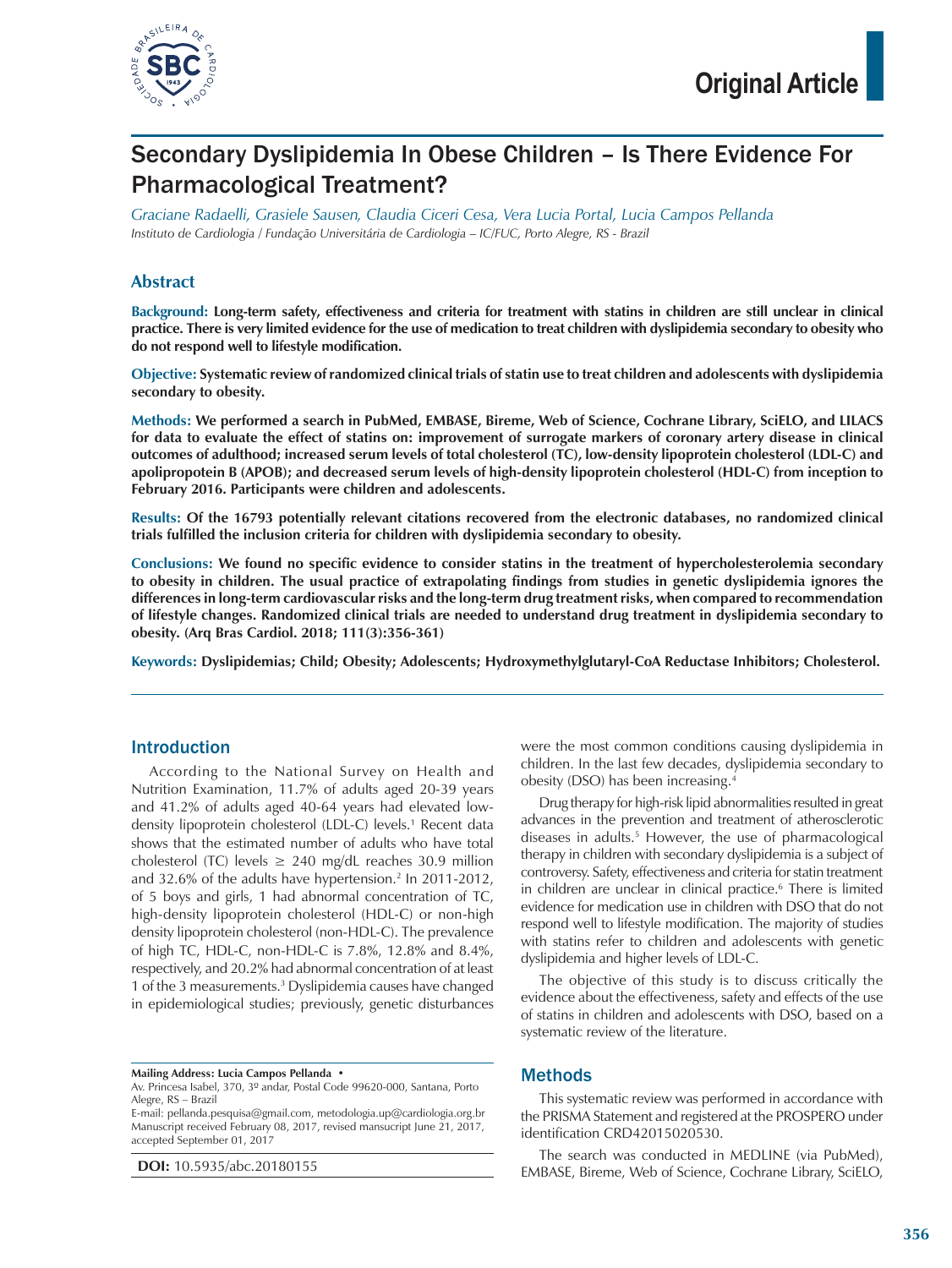### **Original Article**

and LILACS. The search strategy included the terms: "Child", "Adolescent", "Hypercholesterolemia", "Dyslipidemias", "Cholesterol", "Hydroxymethylglutaryl-Coa reductase inhibitors", "Statin", "HDL-C" and "Triglycerides". Two reviewers (G.R. and G.S.) performed the literature search and study selection independently. Disagreements were solved by consensus or by a third reviewer (L.C.P.).

#### Selection criteria

**Types of study:** Randomized clinical trials describing statin therapy for children and adolescents. Participants: children and adolescents (up to 18 years old). Interventions: statins for at least 8 weeks. Target condition: DSO. Outcomes: reduction in the risk factors, TC, LDL-C, apolipropotein B (APOB) and HDL-C, improvement in the coronary artery disease indirect markers and/or clinical outcomes in adult life.

**Search limits:** Language: no language restriction. Time period: from inception to February 2016. Design: Randomized clinical trials. Main outcome: risk factors reduction in the infancy, improvement of coronary artery disease indirect markers in clinical outcomes of adult life. Secondary outcomes: statin effects - elevated plasmatic levels of TC, LDL-C and APOB, decrease in the HDL-C levels.

**Inclusion criteria:** Randomized clinical trial reporting children with statin treatment for at least 8 weeks.

**Exclusion criteria:** Non-blinded treatment duplicated data or absent reporting of considered outcomes.

**Data extraction and quality evaluation:** The CONSORT analysis instrument was used to evaluate methodological quality of the included studies performed by two independent reviewers.

#### **Results**

We identified 16793 citations from the electronic search of the databases from inception to February 2016. After duplicate studies were removed, 15820 studies were subjected to title and abstract screening. We excluded 15740 studies and 80 studies were subjected to full-text review. We did not include any randomized clical trial about DSO in children, and all 80 articles of full-texts were excluded for the reasons: 39 studies on non-pediatric population (subjects aged 18 to 80 years), 15 studies did not use treatment with statins, 12 studies did not have the design of a randomized clinical trial, and 14 randomized clinical trials evaluated children and adolescents with familial hypercholesterolemia (FH), involving a total of 2347 individuals (Figure 1).

#### **Discussion**

Dyslipidemia secondary to obesity in children and adolescents is increasingly prevalent in clinical practice. However, the present review did not retrieve specific evidence about drug therapy in this group.

In this type of dyslipidemia, the most common lipid alterations are low HDL-C and elevated triglycerides (TG) secondary to insulin resistance syndrome.7 High TC levels may be associated with these conditions, but cannot be considered the most important factor. Steinberg et al.<sup>8</sup> showed that the degree of insulin resistance explains a significant proportion of

variation in the levels of TG, LDL-C, and HDL-C, and Stan et al.<sup>9</sup> estimated a 10% prevalence of small dense LDL (sdLDL) particles in children showing insulin resistance compared to 1% in those without insulin resistance. As recommended by the Expert Panel,<sup>5</sup> low saturated-fat and cholesterol diet is the first approach to lower TC and LDL-C levels, to reduce obesity and insulin resistance, and to prevent the development of atherosclerosis. These recommendations<sup>8</sup> confirm that primary prevention in children with dyslipidemia involves lifestyle modification. In childhood, the construction of healthy eating habits must be emphasized, since early preference patterns have a long-term influence on dietary intake later in life.<sup>10,11</sup> To provide information about nutrition is, therefore, an important part of the routine visits.12,13 However, neither assessment of the patient's nutritional status nor discussion of dietary habits seem to be performed systematically.14 Physicians often point to the lack of knowledge in this area as one of the main limitations to this practice.<sup>15-17</sup>

On the other hand, obese children may also suffer from FH, that is phenotypically diagnosed by the presence of high levels of LDL-C and a family history of premature cardiovascular disease and/or high cholesterol at baseline in one of the parents and/or a mutation that causes FH.<sup>18-20</sup> After dietary intervention, any child with LDL-C  $\geq$  5 mmol/L (190 mg/dL) has high probability of having genetic FH. A family history of premature cardiovascular disease in close relatives and/or high cholesterol levels at baseline in a parent,  $LDL-C \geq 4$  mmol/L (160 mg/dL) are also indicative of a high probability of genetic FH. The detection of a pathogenic mutation, usually in the LDLR gene, is the gold-standard diagnosis test for FH. The LDL-C levels must be measured at least twice in 3 months to confirm the diagnosis of FH.21

The maintenance of a healthy lifestyle and statin treatment (age 8 to 10 years) are proposed as the main interventions to control heterozygous FH (HeFH). The target of LDL-C for children is 3.5 mmol/L (130 mg/dL) if  $> 10$  years old, or, ideally, to reduce 50% of the baseline level among children aged 8 to 10 years, especially with an extremely high LDL-C, high levels of lipoprotein(a), family history of premature cardiovascular disease or others cardiovascular risk factors, balanced against the risk of long-term adverse effect of treatment.<sup>18,21-23</sup> Statins have shown better effects on major cardiovascular outcomes, justifying their use despite their still unknown side effects when used for more than 2 years in children.<sup>24</sup>

The inhibitors of HMG-CoA reductase have shown repeatedly in random controlled studies to effectively reduce coronary morbidity and mortality in adults at high risk. As a result, statins have become one of the most prescribed drugs for adults in the world.25 In adults, statins have proved to effectively reduce both LDL-C levels and vascular events.<sup>26,27</sup>

At usual doses, statins are a remarkably safe drug group. Few reports exist about serious adverse gastrointestinal events, and hepatic transaminases and creatine-phosphokinase elevation. However, evidence for their use in children still lacks.28 Children with serious lipid abnormalities due to genetic disorders may meet the criteria for drug therapy with the statins commonly used in adults. In the last few years, reports about the short-term safety of some of these drugs in this group have been published.29-31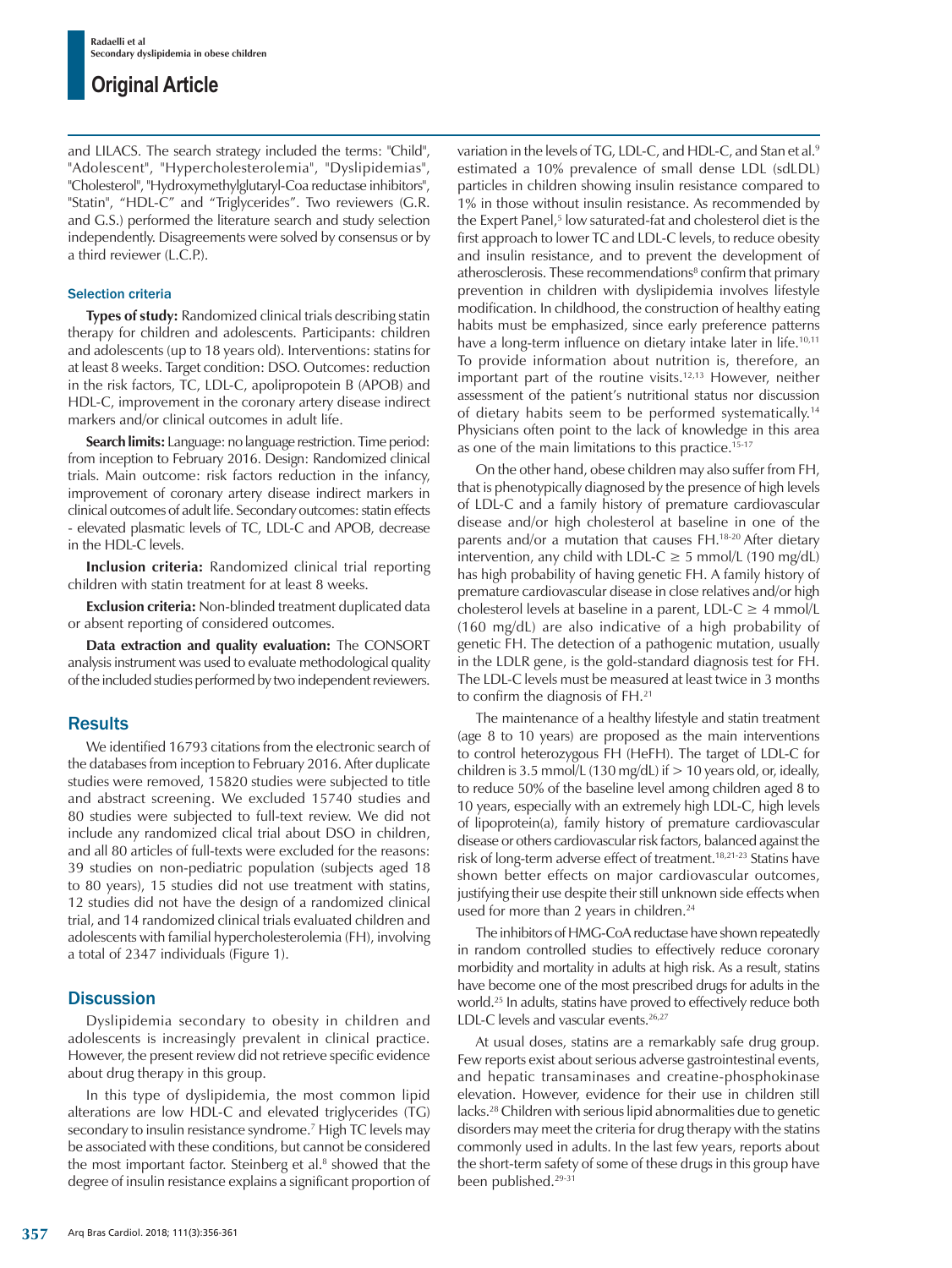### **Original Article**



**Figure 1 –** *Flow diagram of the studies included. RCT: randomized clinical trial.*

All statins recommended by the US Food and Drug Administration (FDA)<sup>23</sup> have been approved for children with FH and some other primary or genetic dyslipidemia causes. Data about cholesterol reduction in other groups of children were insufficient.32 The statins used to treat children with HeFH are approved by the FDA or used in treatments based on cholesterol-lowering studies in children with HeFH.<sup>33</sup> For other dyslipidemia causes in children, the focus should be on the diet and treating subjacent metabolic disorders.<sup>34</sup> Treatment may be started earlier in severe cases.<sup>35</sup>

Effectiveness and safety are similar in both children with genetic disorders and children with DSO in the short term. However, concerns about long-term safety still remain.<sup>36,37</sup> None of these studies cited above had a long-term follow up, and none of them described potential late collateral effects of early therapy for cholesterol reduction or delay in cardiovascular outcomes.38 Kusters et al.39 have reported the longest follow-up in children with FH treated with statins. Long-term treatment with statins started during childhood in patients with FH was associated with the normalization of the ntima-media thickness progression. No serious adverse event was reported during the 10-year follow-up. Braamskamp et al.<sup>40</sup> have published the first study that evaluated the long-term effect of statin treatment started in childhood on the plasma of gonadal steroid hormones, gonadotropins and dehydroepiandrosterone in young adults with FH. After 10 years of statin treatment, the concentrations of testosterone, estradiol, luteinizing hormone and follicle stimulating hormone in those patients with FH were within the reference range when compared with non-affected siblings.

Before starting the widespread use of statins in children with secondary dyslipidemias, ideally studies should establish that statins can reduce total morbidity and mortality in the long-term. There must also be a logical progression of studies addressing primary prevention, from the oldest to the youngest. The use of statins for primary prevention in adults with secondary hyperlipidemia is currently under debate. The introduction of statins at an earlier age may offer the possibility of greater risk reduction than the one currently observed in studies with adults, but to this date this hypothesis remains highly speculative.

#### **Conclusions**

In our search, we found no randomized clinical trial addressing the use of statin therapy in children and adolescents with DSO. All studies retrieved had been performed in patients with FH.

The usual practice of extrapolating findings from studies in genetic dyslipidemia ignores the differences in long-term cardiovascular risks and long-term drug treatment risks, when compared to recommendation of lifestyle changes. Randomized clinical trials are needed to understand drug treatment in secondary dyslipidemia.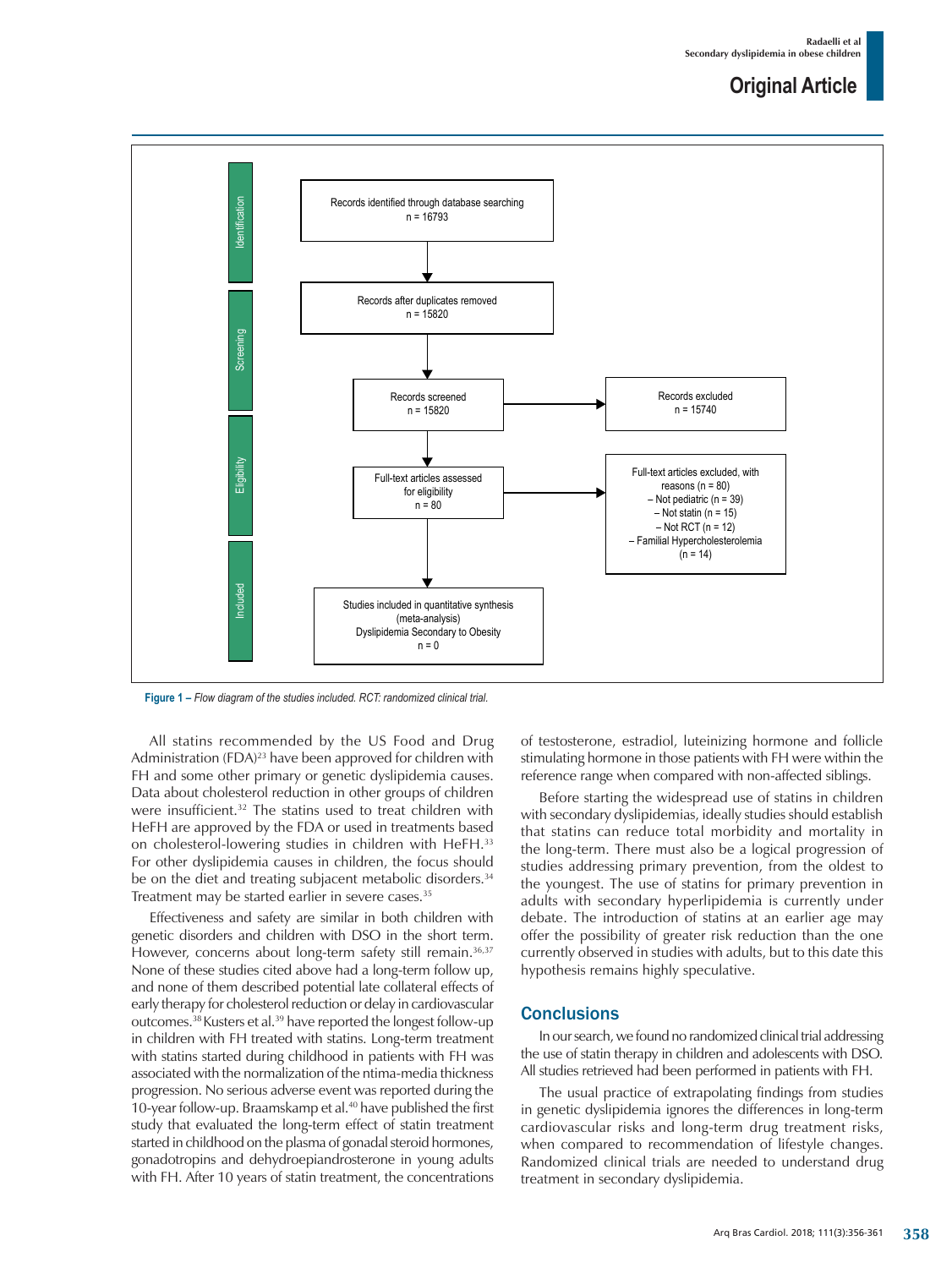### **Original Article**

#### Author contributions

Conception and design of the research: Radaelli G, Pellanda LC; Acquisition of data: Radaelli G, Sausen G; Analysis and interpretation of the data and Writing of the manuscript: Radaelli G, Cesa CC; Obtaining financing: Radaelli G; Critical revision of the manuscript for intellectual content: Radaelli G, Sausen G, Cesa CC, Portal VL, Pellanda LC.

#### **Potential Conflict of Interest**

No potential conflict of interest relevant to this article was reported.

### **References**

- 1. Pencina MJ, Navar-Boggan AM, D'Agostino RB Sr, Williams K, Neely B, Sniderman AD, et al. Application of new cholesterol guidelines to a population-based sample. N Engl J Med. 2014;370(15):1422-31.
- 2. Mozaffarian D, Benjamin EJ, Go AS, Arnett DK, Blaha MJ, Cushman M, et al; American Heart Association Statistics Committee; Stroke Statistics Subcommittee. Heart Disease and Stroke Statistics-2016 update: a report from the American Heart Association. Circulation. 2016;133(4):e38-360. Erratum in: Circulation. 2016;133(15):e599.
- Kit BK, Kuklina E, Carrol MD, Ostchega Y, Freedman DS, Ogden CL. Prevalence of and trends in dyslipidemia and blood pressure among US children and adolescents, 1999-2012. JAMA Pediatr. 2015;169(3):272-9.
- Wang Y, Lobstein T. Worldwide trends in childhood overweight and obesity. Int J Pediatr Obes. 2006;1(1):11-25.
- 5. Expert Panel on Integrated Guidelines for Cardiovascular Health and Risk Reduction in Children and Adolescents; National Heart, Lung, and Blood Institute. Expert panel on integrated guidelines for cardiovascular health and risk reduction in children and adolescents: summary report. Pediatrics. 2011;128 Suppl 5:S213-56.
- 6. Eiland LS, Luttrell PK. Use of statins for dyslipidemia in the pediatric population. J Pediatr Pharmacol Ther. 2010;15(3):160-72.
- 7. D'Adamo E, Guardamagna O, Chiarelli F, Bartuli A, Liccardo D, Ferrari F, et al. Atherogenic dyslipidemia and cardiovascular risk factors in obese children. Int J Endocrinol. 2015;2015:912047.
- 8. Steinberger J, Moorehead C, Katch V, Rocchini AP. Relationship between insulin resistance and abnormal lipid profile in obese adolescents. J Pediatr. 1995;126(5 Pt 1):690-5.
- 9. Stan S, Levy E, Delvin EE, Hanley JA, Lamarche B, O'Loughlin J, et al. Distribution of LDL particle size in a population-based sample of children and adolescents and relationship with other cardiovascular risk factors. Clin Chem. 2005;51(7):1192-200.
- 10. Birch LL. Development of food preferences. Annu Rev Nutr. 1999;19:41-62.
- 11. Kelder SH, Perry CL, Klepp KI, Lytle LL. Longitudinal tracking of adolescent smoking, physical activity, and food choice behaviors. Am J Public Health. 1994;84(7):1121-6.
- 12. Hiddink GJ, Hautvast JG, van Woerkum CM, Fieren CJ, Van't Hof MA. Nutrition guidance by primary-care physicians: perceived barriers and low involvement. Eur J Clin Nutr. 1995;49(11):842-51.
- 13. Levine BS, Wigren MM, Chapman DS, Kerner JF, Bergman RL, Rivlin RS. A national survey of attitudes and practices of primary-care physicians relating to nutrition: strategies for enhancing the use of clinical nutrition in medical practice. Am J Clin Nutr. 1993;57(2):115-9.

#### **Sources of Funding**

There were no external funding sources for this study.

#### **Study Association**

This article is part of the thesis of Doctoral submitted by Graciane Radaelli, from Instituto de Cardiologia do Rio Grande do Sul.

#### **Ethics approval and consent to participate**

This article does not contain any studies with human participants or animals performed by any of the authors.

- 14. Krebs NF, Himes JH, Jacobson D, Nicklas TA, Guilday P, Styne D. Assessment of child and adolescent overweight and obesity. Pediatrics. 2007;120 Suppl 4:S193-228.
- 15. Kushner RF. Barriers to providing nutrition counseling by physicians: a survey of primary care practitioners. Prev Med. 1995;24(6):546-52.
- 16. Hiddink GJ, Hautvast JG, Van Woerkum CM, Fieren CJ, Van't Hof MA. Driving forces for and barriers to nutrition guidance practices of Dutch primary-care physicians. J Nutr Educ. 1997;29(1):36-41.
- 17. Braamskamp M, Wijburg FA, Wiegman A. Drug therapy of hypercholesterolaemia in children and adolescents. Drugs. 2012;72(6):759-72.
- 18. Cuchel M, Bruckert E, Ginsberg HN, Raal FJ, Santos RD, Hegele RA, et al; European Atherosclerosis Society Consensus Panel on Familial Hypercholesterolaemia. Homozygous familial hypercholesterolaemia: new insights and guidance for clinicians to improve detection and clinical management. A position paper from the Consensus Panel on Familial Hypercholesterolaemia of the European Atherosclerosis Society. Eur Heart J. 2014;35(32):2146-57.
- 19. Humphries SE, Norbury G, Leigh S, Hadfield SG, Nair D. What is the clinical utility of DNA testing in patients with familial hypercholesterolaemia? Curr Opin Lipidol. 2008;19(4):362-8.
- 20. Li S, Chen W, Srinivasan SR, Xu J, Berenson GS. Relation of childhood obesity/cardiometabolic phenotypes to adult cardiometabolic profile: the Bogalusa Heart Study. Am J Epidemiol. 2012;176 Suppl 7:S142-9.
- 21. Wiegman A, Gidding SS, Watts GF, Chapman MJ, Ginsberg HN, Cuchel M, et al; European Atherosclerosis Society Consensus Panel. Familial hypercholesterolaemia in children and adolescents: gaining decades of life by optimizing detection and treatment. Eur Heart J. 2015;36(36):2425-37.
- 22. Descamps OS, Tenoutasse S, Stephenne X, Gies I, Beauloye V, Lebrethon MC, et al. Management of familial hypercholesterolemia in children and young adults: consensus paper developed by a panel of lipidologists, cardiologists, paediatricians, nutritionists, gastroenterologists, general practitioners and a patient organization. Atherosclerosis. 2011;218(2):272-80.
- 23. U.S. Food & Drug-Administration. Federal drug authority. [Accessed in 2016 July 27]. Available from: http://www.fda.gov.
- 24. O'Brien EC, Roe MT, Fraulo ES, Peterson ED, Ballantyne CM, Genest J, et al. Rationale and design of the familial hypercholesterolemia foundation cascade screening for awareness and detection of familial hypercholesterolemia registry. Am Heart J. 2014;167(3):342-9.
- 25. Belay B, Belamarich PF, Tom-Revzon C. The use of statins in pediatrics: knowledge base, limitations, and future directions. Pediatrics. 2007;119(2):370-80.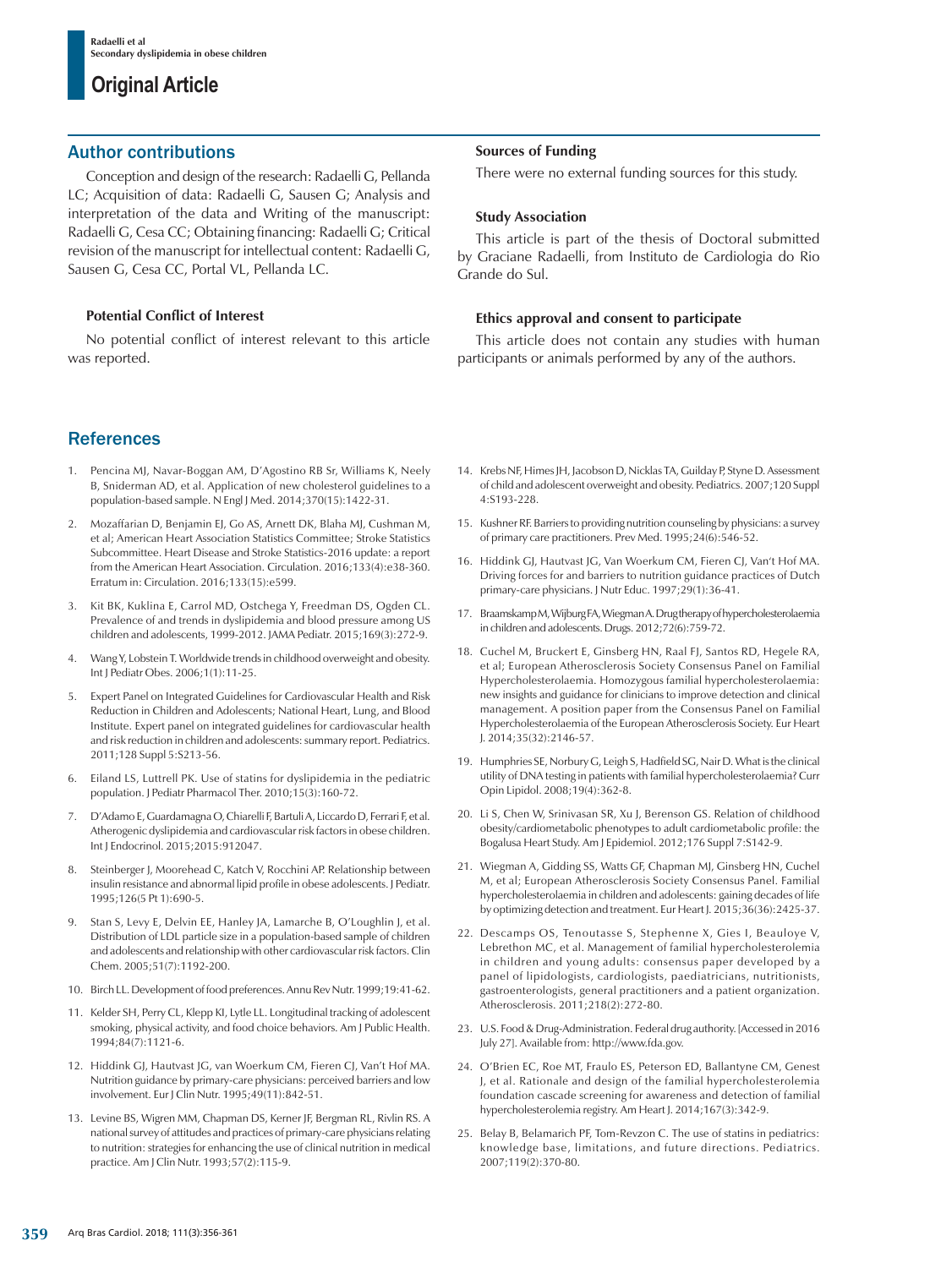- 26. Baigent C, Keech A, Kearney PM, Blackwell L, Buck G, Pollicino C, et al; Cholesterol Treatment Trialists' (CTT) Collaborators. Efficacy and safety of cholesterol-lowering treatment: prospective meta-analysis of data from 90056 participants in 14 randomised trials of statins. Lancet. 2005;366(9493):1267-78. Erratum in: Lancet. 2005;366(9494):1358; Lancet. 2008;371(9630):2084.
- 27. Ose L, Budinski D, Hounslow N, Arneson V. Long-term treatment with pitavastatin is effective and well tolerated by patients with primary hypercholesterolemia or combined dyslipidemia. Atherosclerosis. 2010;210(1):202-8. Erratum in: Atherosclerosis. 2010;212(2):704.
- 28. Armitage J. The safety of statins in clinical practice. Lancet. 2007;370(9601):1781-90.
- 29. Avis HJ, Hutten BA, Gagné C, Langslet G, McCrindle BW, Wiegman A, et al. Efficacy and safety of rosuvastatin therapy for children with familial hypercholesterolemia. J Am Coll Cardiol. 2010;55(11):1121-6.
- 30. Clauss SB, Holmes KW, Hopkins P, Stein E, Cho M, Tate A, et al. Efficacy and safety of lovastatin therapy in adolescent girls with heterozygous familial hypercholesterolemia. Pediatrics. 2005;116(3):682-8.
- 31. Braamskamp MJ, Stefanutti C, Langslet G, Drogari E, Wiegman A, Hounslow N, et al; PASCAL Study Group. Efficacy and safety of pitavastatin in children and adolescents at high future cardiovascular risk. J Pediatr. 2015;167(2):338-43.
- 32. Lebenthal Y, Horvath A, Dziechciarz P, Szajewska H, Shamir R. Are treatment targets for hypercholesterolemia evidence based? Systematic review and meta-analysis of randomised controlled trials. Arch Dis Child. 2010:95(9):673-80.
- 33. O'Gorman CS, O'Neill M, Conwell L. Considering statins for cholesterolreduction in children if lifestyle and diet changes do not improve their health: a review of the risks and benefits. Vasc Health Risk Manag. 2010 Dec 20;7:1-14.
- 34. Nupponen M, Pahkala K, Juonala M, Magnussen CG, Niinikoski H, Rönnemaa T, et al. Metabolic syndrome from adolescence to early adulthood: effect of infancy-onset dietary counseling of low-saturated-fat: the special turku coronary risk factor intervention project (strip). Circulation. 2015;131(7):605-13.
- 35. Reiner Z. Impact of early evidence of atherosclerotic changes on early treatment in children with familial hypercholesterolemia. Circ Res. 2014;114(2):233-5.
- 36. Avis HJ, Vissers MN, Stein EA, Wijburg FA, Trip MD, Kastelein JJ, et al. A systematic review and meta-analysis of statin therapy in children with familial hypercholesterolemia. Arterioscler Thromb Vasc Biol. 2007;27(8):1803-10.
- 37. Vuorio A, Kuoppala J, Kovanen PT, Humphries SE, Tonstad S, Wiegman A, et al. Statins for children with familial hypercholesterolemia. Cochrane Database Syst Rev. 2014 Jul 23;(7):CD006401.
- 38. Mitka M. Experts question recommendations for universal lipid screenings in children. JAMA. 2012;308(8):750-1.
- 39. Kusters DM, Avis HJ, de Groot E, Wijburg FA, Kastelein JJ, Wiegman A, et al. Ten-year follow-up after initiation of statin therapy in children with familial hypercholesterolemia. JAMA. 2014;312(10):1055-7.
- 40. Braamskamp MJ, Kusters DM, Wiegman A, Avis HJ, Wijburg FA, Kastelein JJ, et al. Gonadal steroids, gonadotropins and DHEAS in young adults with familial hypercholesterolemia who had initiated statin therapy in childhood. Atherosclerosis. 2015;241(2):427-32.